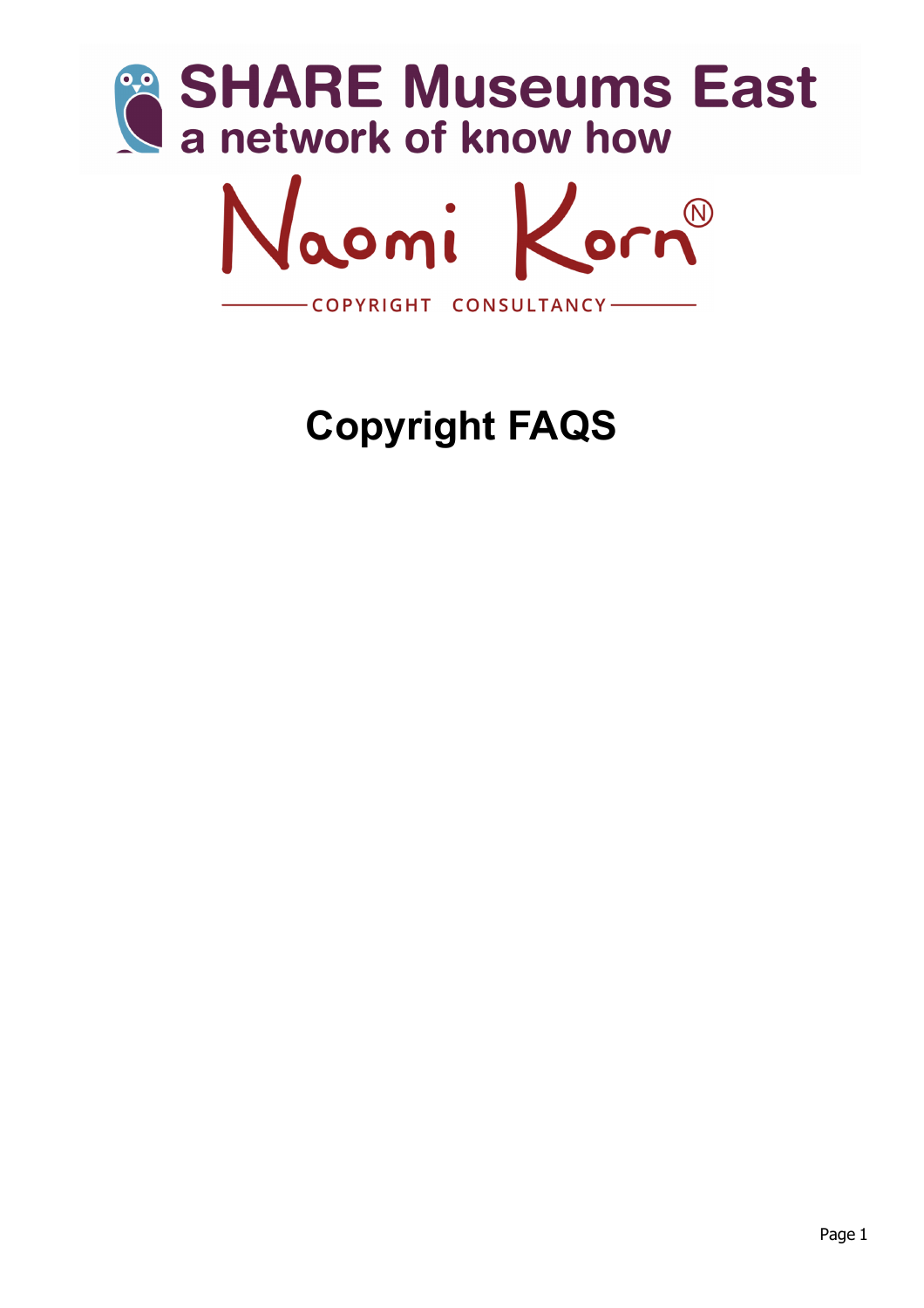

# **Copyright**

# **1. What is copyright?**

Copyright is mainly based on the *Copyright, Designs and Patents Act 1988*, subsequent revisions including the *Copyright and Related Rights Regulations 2003,* Copyright Rights in Performances Regulations 2014, previous Copyright Acts (1911 and 1956), Directives, Treaties, Conventions and Case Law. Copyright is an exclusive economic right granted to the creator of original work to permit or prevent other people from copying it. Copyright does not protect an idea, only the material expression of the idea. More about copyright, and the duration of copyright is provided in the Appendix. Good sources of further information include: the Copyright User website<sup>1</sup> as well as the UK's Intellectual Property Office<sup>2</sup>. Museums will be users of others copyright works as well as creators and commissioners of their own!

# **2. What does "All Rights Reserved" mean?**

"All rights reserved" is the default position if content is reproduced (in print or in digital format) without a licence for users to re-use and re-use of the content can only be made under the exceptions and limitations to copyright \*(see question 2. below). The normal manifestation of this would be "© All rights reserved", which is used as a credit line. It would seem therefore that the bulk of online UK-derived content is still on an "All Rights Reserved" basis – which is the default even if there is no credit line (since copyright protection is automatic and does not require registration).

#### **3. What are exceptions and limitations to copyright?**

Exceptions and limitations to copyright mean that users, including museums, of any copyright content can use such content for non commercial personal use, or for use in certain educational activities. This is currently the default position of most websites, unless noted otherwise. Crucially, content can only be reused under any exceptions and limitations to copyright which are relevant in the legislation of the country in which the user is based. This means that the use of copyright works in one country will vary from country to country, because the exceptions to copyright and not universally homogenous. More information about the role of the copyright limitations and exceptions in the UK can be found here: www.ipo.gov.uk/copyright.

It should be noted that statements along the lines of "All rights reserved. No part of this publication may be reproduced in print or digital form without the written permission of the copyright owner" are invalid in

 <sup>1</sup> www.copyrightuser.org

<sup>2</sup> www.ipo.gov.uk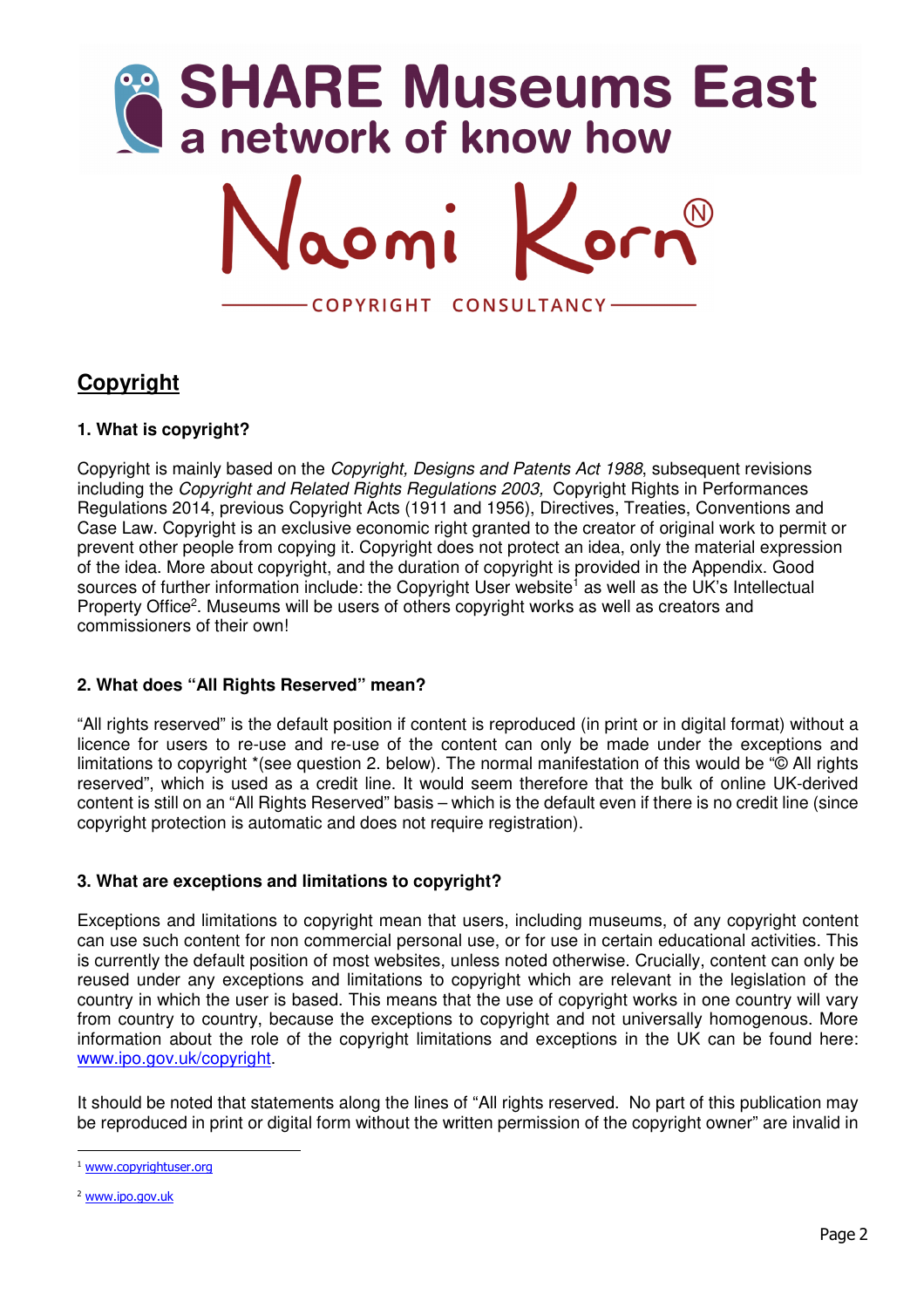

so much as people CAN copy such materials if their use falls within an exception to copyright enshrined in the law.

#### **4. What are Orphan Works?**

Orphan Works are works in copyright (the lifetime of copyright is usually 70 years from the end of the year when the creator died, but there are numerous exceptions to this rule) where the rights holders are either unknown or cannot be traced. The lack of provenance information associated with the billions of new pieces of digital content uploaded onto the web and/or created on an annual basis<sup>3</sup> (either because it does not exist or has been stripped out by sites like Facebook, Twitter, etc), creates instant orphan works. This issue is a growing problem for digitisation projects as well as projects engaging with digital outputs, such as those providing interfaces for users to upload their own content, whereby the digital content is uploaded without associated provenance information.

For museums, galleries, libraries and archives, the problem of orphan works is even more acute. In 2009, it was estimated that there were also over 50 million orphan works across the UK's cultural heritage sector<sup>4</sup> alone. This is a mere drop in the ocean today, and across the sectors in which HLF grant recipients are drawn, as well as the variety of digital projects which are funded, orphan works will present significant issues, specifically:

- The extent of the time and associated costs taken to try and trace rights holders.
- Possible risks encountered if rights holders cannot be traced.

Possible solutions, which depend on cost, risks and benefit considerations include:

- Do not use (high risk)
- Use under the Orphan works exception (text based and/or audio visual works including embedded orphan artistic works)
- Use by purchasing a licence from the UK's Intellectual Property Office

More about orphan works can be found here: www.ipo.gov.uk/copyright

<sup>1</sup> 3 https://en.wikipedia.org/wiki/Zettabyte

<sup>4</sup> https://sca.jiscinvolve.org/wp/files/2009/06/sca\_colltrust\_orphan\_works\_v1-final.pdf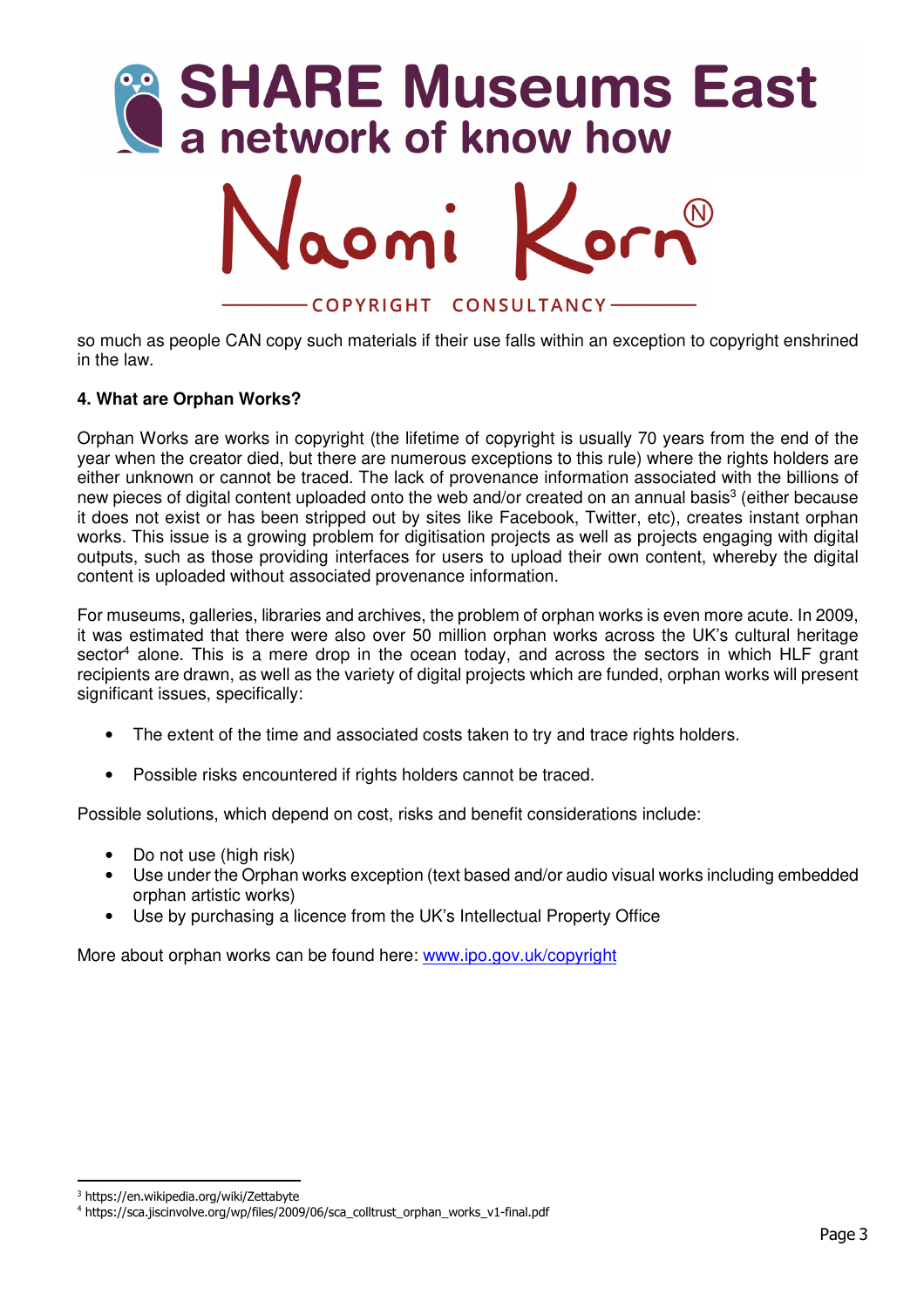



#### Orphan Works Exception and the UK-wide Orphan Works Licensing Scheme

|                 | <b>Orphan Works Exception</b>                      | <b>Orphan Works Licensing</b>     |
|-----------------|----------------------------------------------------|-----------------------------------|
|                 |                                                    | Scheme                            |
| Who?            | Publically accessible museums,                     | Anyone                            |
|                 | libraries, archives, educational<br>establishments |                                   |
| How?            | Non commercial online use                          | All commercial and non            |
|                 |                                                    | commercial uses                   |
| What?           | Text based works and audio                         | <b>All works</b>                  |
|                 | visual works. Embedded artistic                    |                                   |
|                 | works. Free-standing artistic                      |                                   |
|                 | works are not included                             |                                   |
| Obligations?    | Self-certified due diligence and                   | Approved due diligence, as part   |
|                 | recording the name of the work                     | of the licence application        |
|                 | etc and how it will be used on                     |                                   |
|                 | the European-wide OHIM                             |                                   |
|                 | Orphan Works database                              |                                   |
| <b>Duration</b> | Until copyright expires or until                   | For a maximum or 7 years or       |
|                 | rights holder turns up, which                      | until the rights holder turns up, |
|                 | ever is the sooner                                 | whichever is stipulated in the    |
|                 |                                                    | licence                           |
| Cost            | Free                                               | Licence fee and admin charge      |
| Coverage        | European-wide                                      | UK only                           |

# **Creative Commons**

#### **5. What are Creative Commons licences?**

Creative Commons licences are template licences provided by Creative Commons, a not for profit established over 10 years ago - see www.creativecommons.org. So far, more than one billion items are available online under various flavours of Creative Commons Licences. An item, whether text, artistic, sound recording, music, film or other type of work, which is the subject of a CC licence is free of charge to use, as long as the user follows the ground rules imposed by that licence (see below). Depending upon the "flavour" of licence selected, they enable users to reproduce and potentially adapt content licensed in this way.

There are seven main flavours of Creative Commons Licences (see the Creative Commons website for more information).

#### **6. What are the differences between Creative Commons Licences?**

The following are based on the definitions provided by Creative Commons of their seven licence types at https://creativecommons.org/licenses/

Creative Commons Licences can only be granted by the rights holder of a copyright work or with specific permission from the rights holder.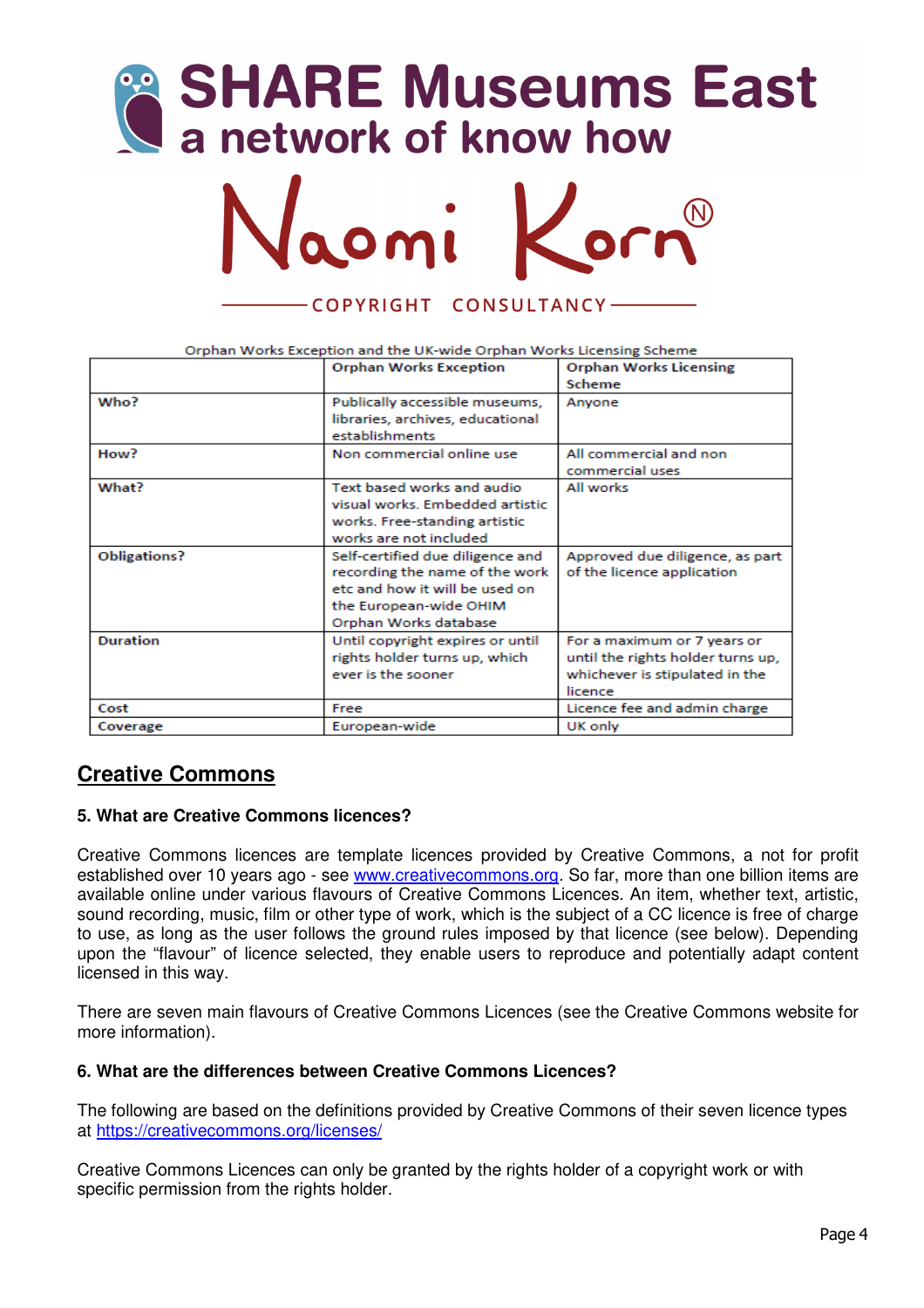



#### **1. CC Zero**

This licence lets others distribute, remix, tweak, and build upon a work, even commercially, without any restrictions. This is the most accommodating of licences offered. Whilst it acts as a licence in the UK, in the US, for example, it enables a work to be placed in the public domain.

# **2. Attribution (CC BY)**



This licence lets others distribute, remix, tweak, and build upon a work, even commercially, as long as they credit.

#### **3. Attribution-ShareAlike (CC BY-SA)**



This licence lets others remix, tweak, and build upon a work even for commercial purposes, as long as they credit and license their new creations under the identical terms. This licence is often compared to "copyleft" free and open source software licences. All new works will carry the same license, so any derivatives will also allow commercial use. This is the licence used by Wikipedia, and is recommended for materials that would benefit from incorporating content from Wikipedia and similarly licensed projects.

#### **4. Attribution-NoDerivs (CC BY-ND)**



This licence allows for redistribution, commercial and non-commercial, as long as it is passed along unchanged and in whole, with appropriate credit.

#### **5. Attribution-NonCommercial (CC BY-NC)**



This licence lets others remix, tweak, and build upon the work non-commercially, and although their new works must also acknowledge the rights holder and be non-commercial, they don't have to license their derivative works on the same terms. Note that this is the licence which the Heritage Lottery Fund (HLF) requires grant recipients to make their digital content available under.

# **6. Attribution-NonCommercial-ShareAlike (CC BY-NC-SA)**<br> **CC 0 9 9**



This licence lets others remix, tweak, and build upon the work non-commercially, as long as they credit and license their new creations under the identical terms.

#### **7. Attribution-NonCommercial-NoDerivs (CC BY-NC-ND)**

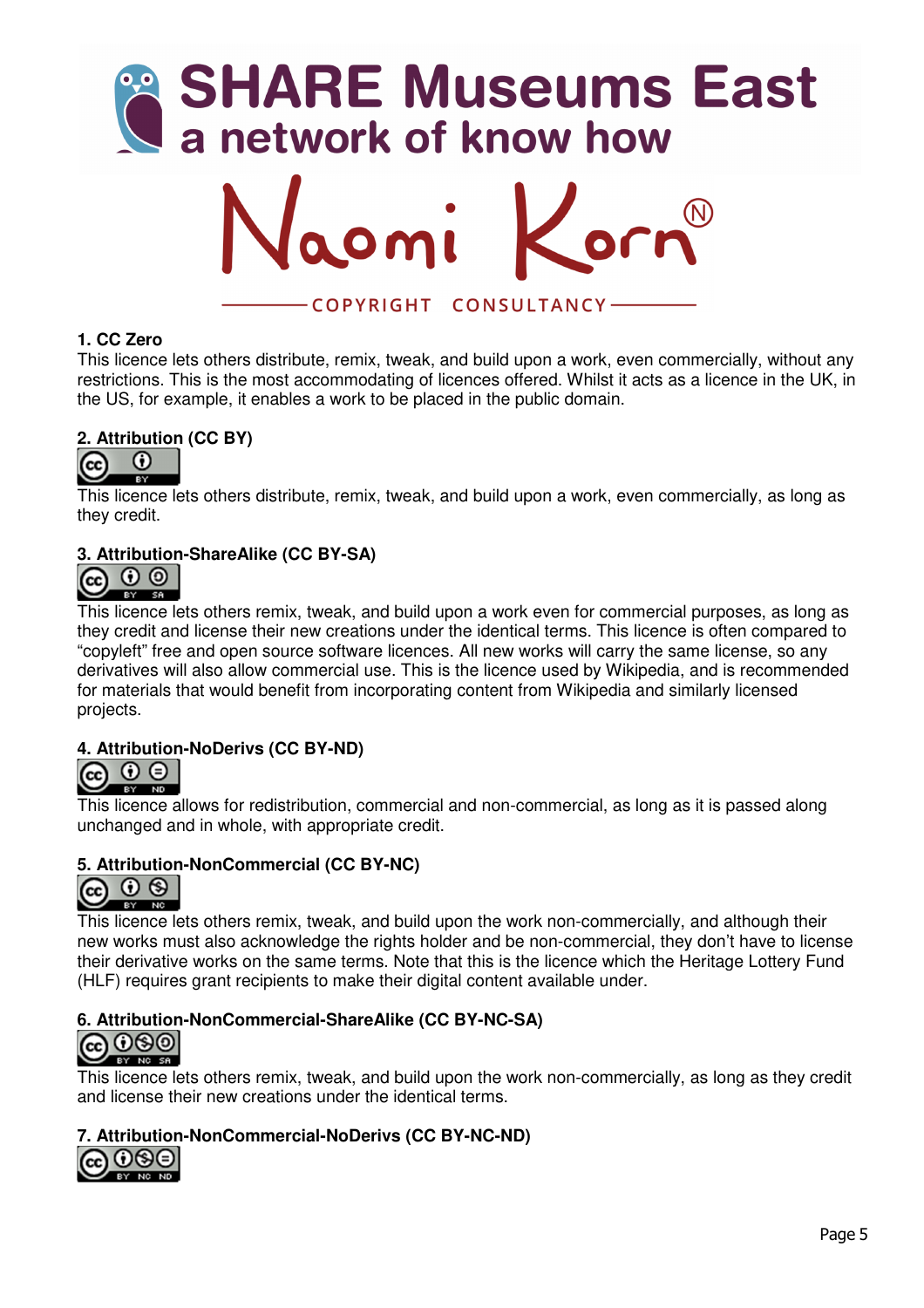

This licence is the most restrictive of the seven licences, only allowing others to download the works and share them with others as long as they credit, but they can't change them in any way or use them commercially.

#### **7. What are some of the benefits of Creative Commons Licences?**

- I. Creative Commons Licences are free to use, enable reuse and are becoming more widespread and recognised in their adoption internationally. Currently, over a billion items are available online with some kind of Creative Commons Licences.
- II. Creative Commons Licences grant global permissions, which means enable anyone to reuse the work which is licensed, for as long as copyright lasts (after which point it will enter the public domain).
- III. Once granted, Creative Commons Licences cannot be retracted, so that the user can enjoy the permissions granted without fear that the licence will be revoked and their usage stopped.
- IV. Creative Commons Licences are available in 3 formats: a legal code, an easy to understand human-readable summary and machine readable code. The machine readable code enables the terms of the licences to be embedded within the digital item, so that the licence terms are discoverable even if the digital item is used elsewhere on the web, other than where it originated.
- V. Creative Commons Licences are contractually robust and have been successfully tested in court in variously jurisdictions.
- VI. Creative Commons Licences are non exclusive, so that a rights holder who grants permissions under the terms of any Creative Commons Licence, can allow anyone body else (including use themselves) permissions on the same terms.
- VII. Creative Commons licensed materials can be blended together (as long as the licences are compatible), creating a commons of creative works.

#### **8. What are some of the disadvantages of using Creative Commons Licences?**

I. Creative Commons Licences are irrevocable, which provides assurances for users of the content made available in this way, that once the licence has been granted, it cannot be retracted. The downside to this that if a rights holder, or an organisation who is making content available under a Creative Commons Licence, changes their mind after they have attached a Creative Commons Licence, permissions already granted cannot be retracted and users are free to continue to use the content as per the terms of the specific Creative Commons Licence.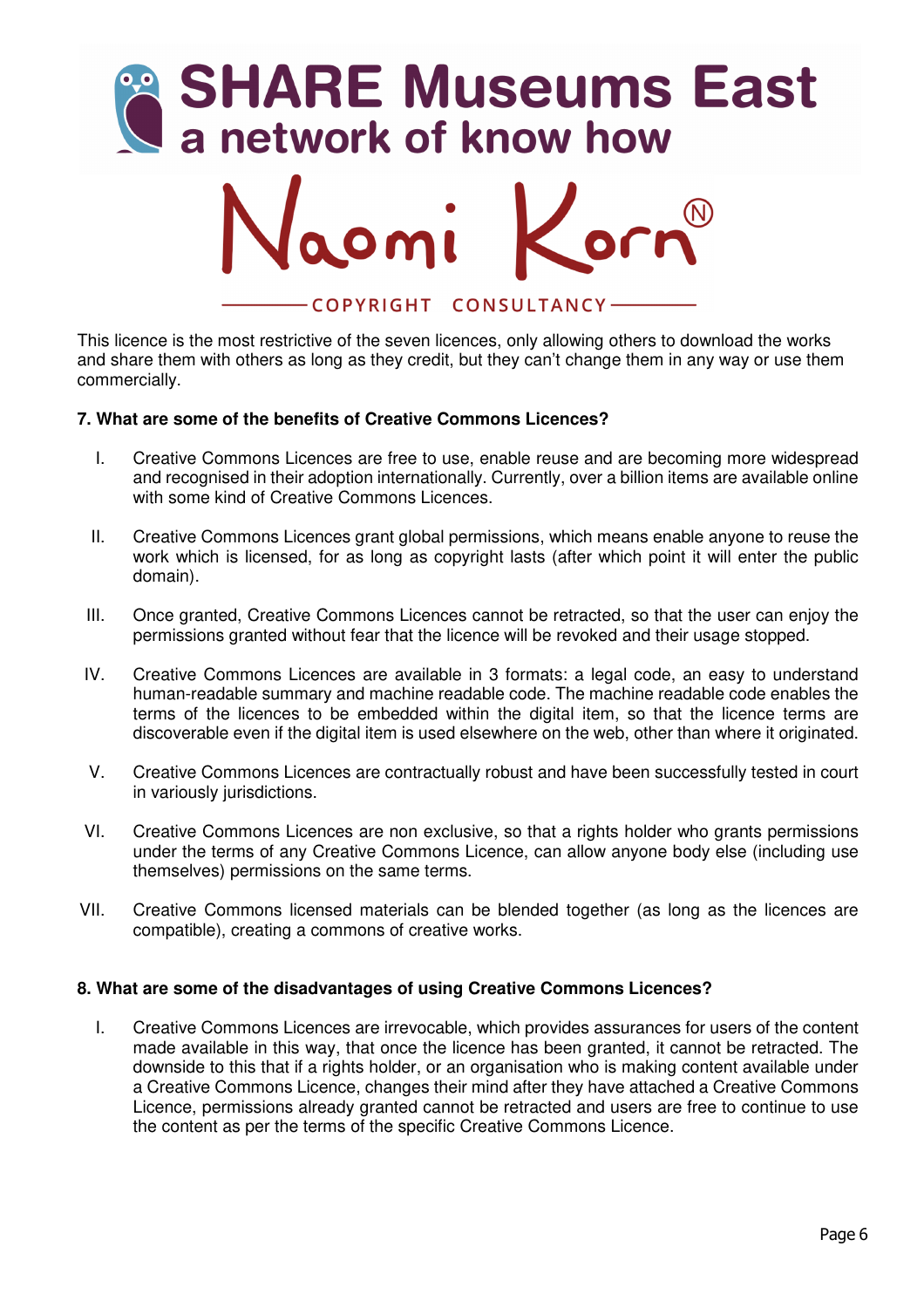



- II. Rights holders may be apprehensive about granting HLF recipients with permissions which enable them to re-license their content<sup>5</sup>.
- III. Creative Commons Licences do not "protect" users of content licensed under these terms if the rights being so licensed have not been properly cleared and/or there is any doubt about the legitimacy of source of the Creative Commons-licensed content. This means that users of Creative Commons licensed content could be held liable for copyright infringements even if they use content in good faith.
- IV. Creative Commons licensed content does not deal with other legal issues, such as Data Protection/privacy, libel, etc., and so the organisation wishing to make content available under Creative Commons, must deal with these issues separately.
- V. The seven flavours of Creative Commons Licences means that if content licensed under one specific CC Licence is mashed together with content made available under a different Creative Commons Licence, the terms of each specific Creative Commons Licence may mean that the "mash-up" is not allowed. For example, Creative Commons licensed content with an "ND" restriction cannot be changed or altered, whilst content licensed with any "SA" component, can only be mashed together with content which enables the mashed content to then be made available under the same SA terms.

#### **9. What existing tools are available to help museums with issues associated with Creative Commons and copyright?**

It is recommended that each recipient organisation nominate one or more individuals to be the centre of copyright advice and commentary for that organisation (as well as any other roles they might have). Such a person should undertake basic training in the subject.

There are numerous introductory texts on the topic as well; Facet Publishing offers an extensive range of such works, which are more accessible than formal legal textbooks, and *Korn, N and McKenna, G 2015. A Practical Guide to Copyright.* Collections Trust is also very relevant.

In addition, there are various web sites. These include:

I. Intellectual Property Office www.ipo.gov.uk provides the basics to copyright and other intellectual property rights

<sup>&</sup>lt;sup>5</sup> The Society of Authors (SoA), in particular, has expressed deep concerns regarding the permissions sought by certain organisations in the cultural heritage sector wishing to digitise and make available journals containing works by their members. SoA believes that the complexity of copyright and licensing, means that authors do not always know what the implications are regarding the Creative Commons Licences, particularly as the permissions outlined in Creative Commons Licences are passed on to any user any where in the world and not just to the organisation seeking permission. Certainly, other societies representing rights holders, such as the Design and Artists Collecting Society (DACS) will not grant permission on this basis, as even Creative Commons Licences which are restricted to non commercial uses, will cut across the commercial licensing exploitation activities of their members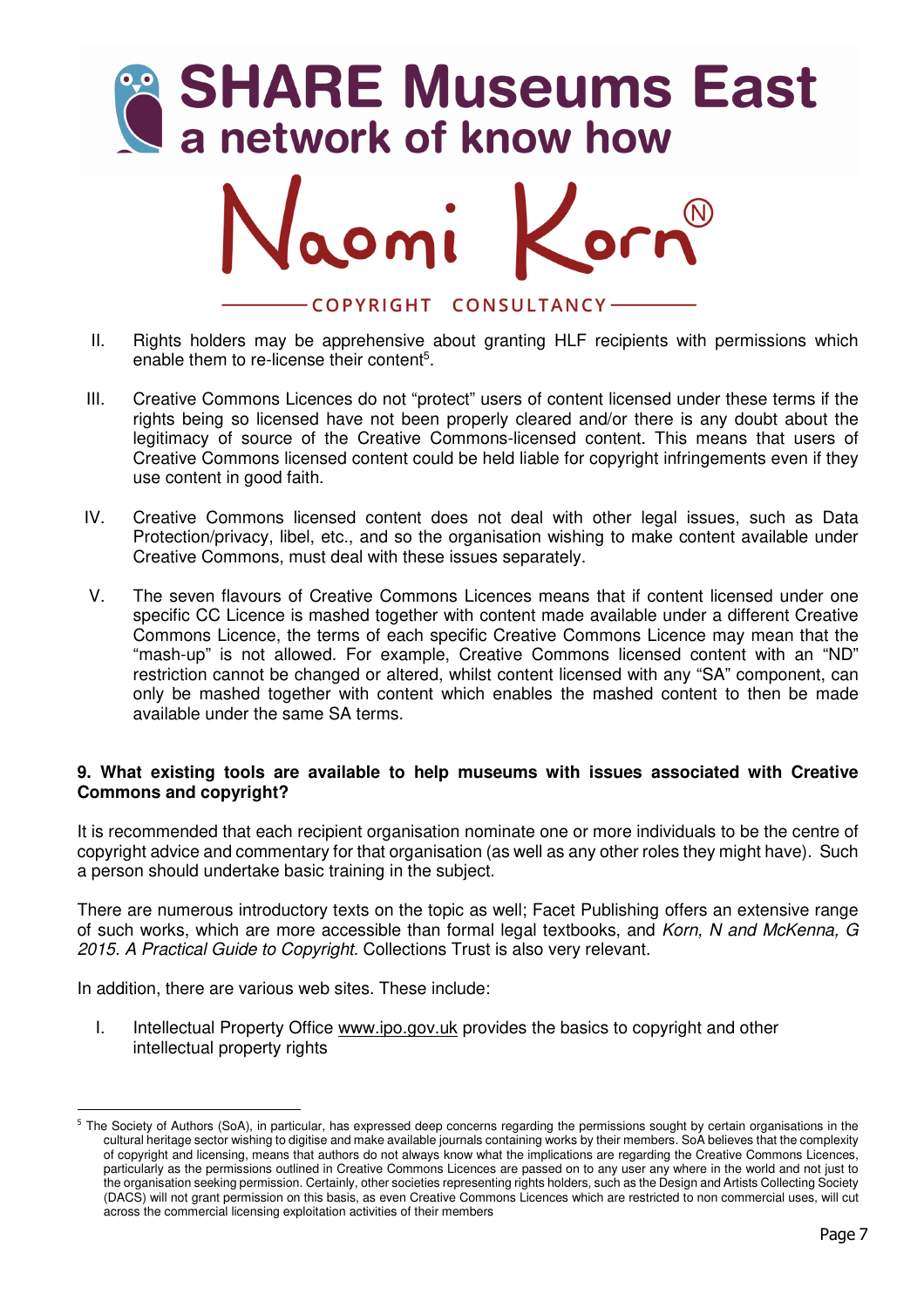



- II. Creative Commons www.creativecommons.org for everything to do with CC licences
- III. Copyright User www.copyrightuser.org for information, diagrams, games and hands on resources about copyright
- IV. The www.web2rights.com web site provides numerous tools for understanding copyright, and for risk management.
- V. It is worth noting that a Creative Commons Compatibility Wizard was created by the Jisc funded OER IPR Support Project; this can automate the complexities of working out the compatibility of content licensed under one Creative Commons licence or another http://www.web2rights.com/creativecommons/
- VI. Strategic Content Alliance IPR and Licensing Toolkit http://sca.jiscinvolve.org/ipr-publications/ is also helpful.
- VII. Museums Development Yorkshire have led on an area of work looking at how museums can generate income from copyright and other intangible assets, and some useful factsheets are available here: here: here: here: here: here: here: here: here: here: here: here: here: here: here:  $\sim$  here:  $\sim$  here:  $\sim$  here:  $\sim$  here:  $\sim$  here:  $\sim$  here:  $\sim$  here:  $\sim$  here:  $\sim$  here:  $\sim$  here:  $\sim$  here: https://docs.google.com/folderview?pli=1&id=0Bx\_M1cS1YkDyck1weFNIaDN0WEk&tid=0Bx\_M 1cS1YkDyYWo2dFVNM0R0U00

#### **10. What are some the common terms used relating to copyright and what do they mean?**

| Assignment                          | The transfer of copyright from the owner of the<br>copyright to someone else.                                                                                                    |
|-------------------------------------|----------------------------------------------------------------------------------------------------------------------------------------------------------------------------------|
| Copyright                           | Copyright is an exclusive economic right granted<br>to the creator of original work to permit or prevent<br>other people from copying it.                                        |
| <b>Creative Commons</b>             | Free to use licences which the rights holder (or<br>someone authorised by the rights holder) can<br>attach to a work to enable reuse of the work<br>under various licence terms. |
| <b>Intellectual Property Rights</b> | The rights which protect the fruits of the human<br>mind. These are intangible assets and include<br>copyright, trade marks, patents etc                                         |
| Licence                             | Permission, usually from the rights holder, to<br>enable use of their copyright work under certain<br>conditions.                                                                |
| Open                                | The term used to describe the licence conditions<br>associated with a copyright work which enable                                                                                |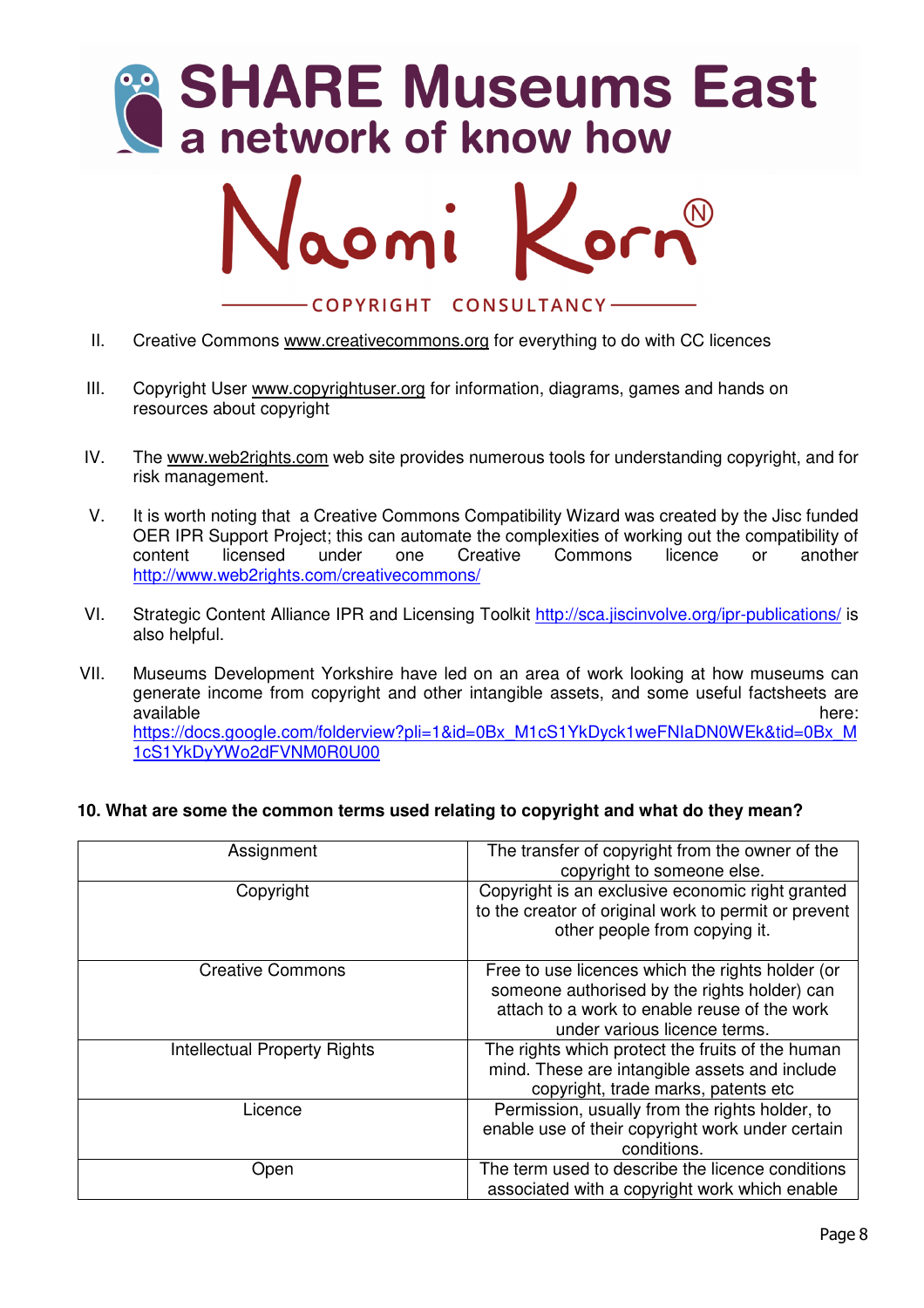# **SHARE Museums East<br>a network of know how**



#### COPYRIGHT CONSULTANCY-

|                      | reuse. Hence, the more "open" a work, the more<br>it can be reused by others.                                                                                                                                                                                                               |
|----------------------|---------------------------------------------------------------------------------------------------------------------------------------------------------------------------------------------------------------------------------------------------------------------------------------------|
| <b>Public Domain</b> | A work which is either no longer in copyright<br>because the copyright has expired, or whereby<br>the item is not one that would attract copyright,<br>such as a fossil. In the UK, it is legally impossible<br>to give up copyright or place works in the public<br>domain, unlike the US. |
| <b>Rights Holder</b> | The person who owns the copyright in a<br>copyright work, and so is entitled to grant<br>licences for its use.                                                                                                                                                                              |

# **11. What are some basic facts relating to copyright?**

#### **What is copyright?**

- Copyright is mainly based on the *Copyright, Designs and Patents Act 1988*, subsequent revisions including the *Copyright and Related Rights Regulations 2003,* Copyright Rights in Performances Regulations 2014, previous Copyright Acts (1911 and 1956), Directives, Treaties, Conventions and Case Law.
- Copyright is an exclusive economic right granted to the creator of original work to permit or prevent other people from copying it.
- Copyright does not protect an idea, only the material expression of the idea.
- Works are protected regardless of artistic merit, although they need to be original and/or show skill and judgement.

#### **What does copyright protect?**

- Copyright only protects certain things specified by the Copyright Act if it does not fall within one of the eight categories – it will not be protected
- These categories are: Literary works, Dramatic Works, Musical Works, Artistic Works, Broadcasts, Sound Recordings, Films and Typographic Works

#### **How are works protected?**

- There is no need to register copyright in the UK: it exists automatically as soon as a work in one of the above categories is fixed
- There is no need to use a copyright symbol in the UK, if a work is protected by copyright, it will be protected anyway
- For most works, copyright protection in the UK lasts 70 years from the end of the year in which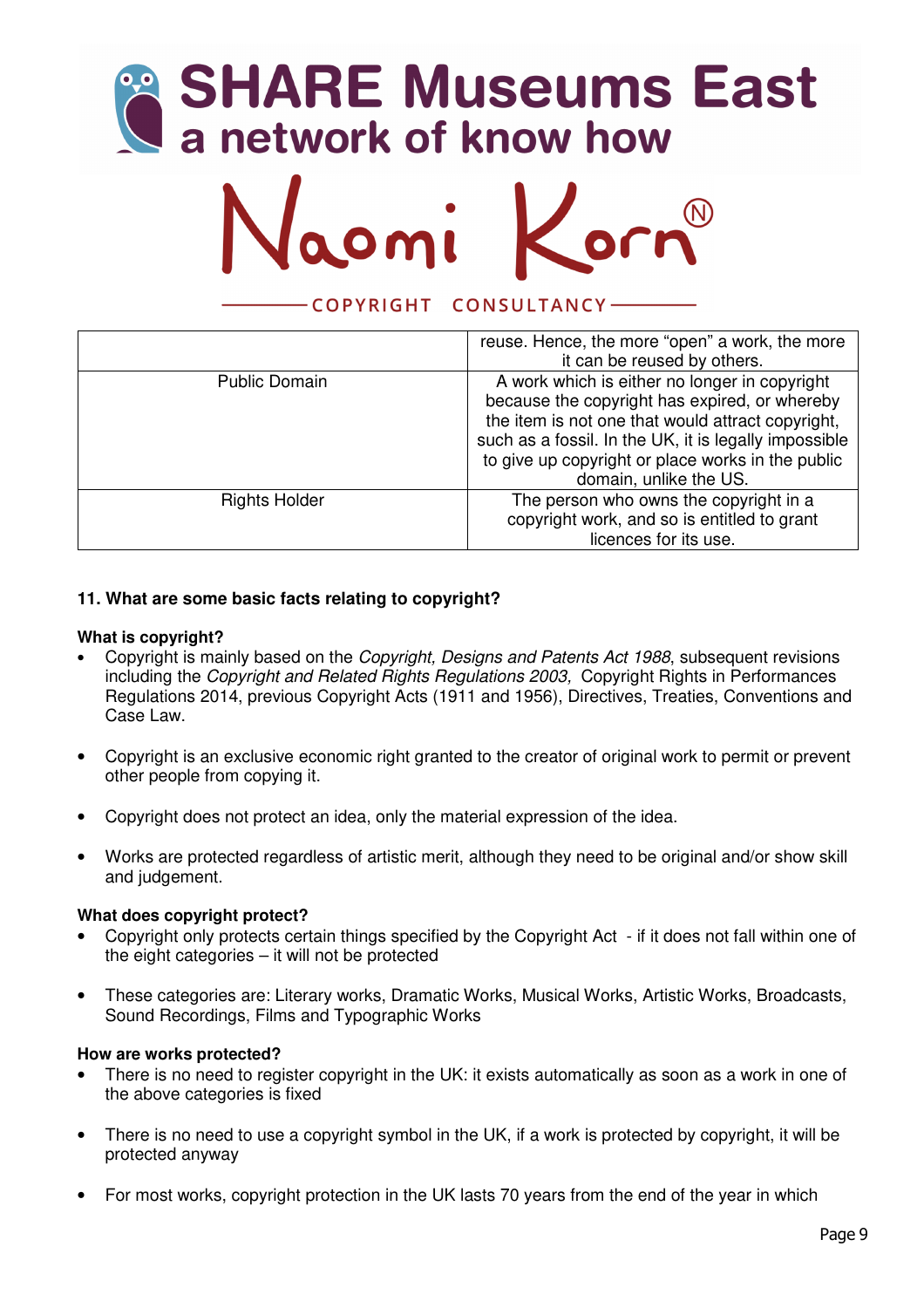

the artist who created the work dies. When the artist dies, copyright normally passed to their estate unless they specify otherwise.

- As a general rule, the first owner of copyright in a Work(s), the "Copyright Holder" will be the artist who produced the work unless it was made by an employee in the course of his or her employment.
- A Copyright Holder is able to transfer the legal ownership of that copyright to a third party (also called an "assignment") or grant permission to use it under licence.

#### **12. How long does copyright last?**

**Courtesy of Tim Padfield: Copyright for Archivists and Record Managers (4th edition) 2015**



Duration of copyright (excluding Crown copyright): literary, dramatic, musical and artistic works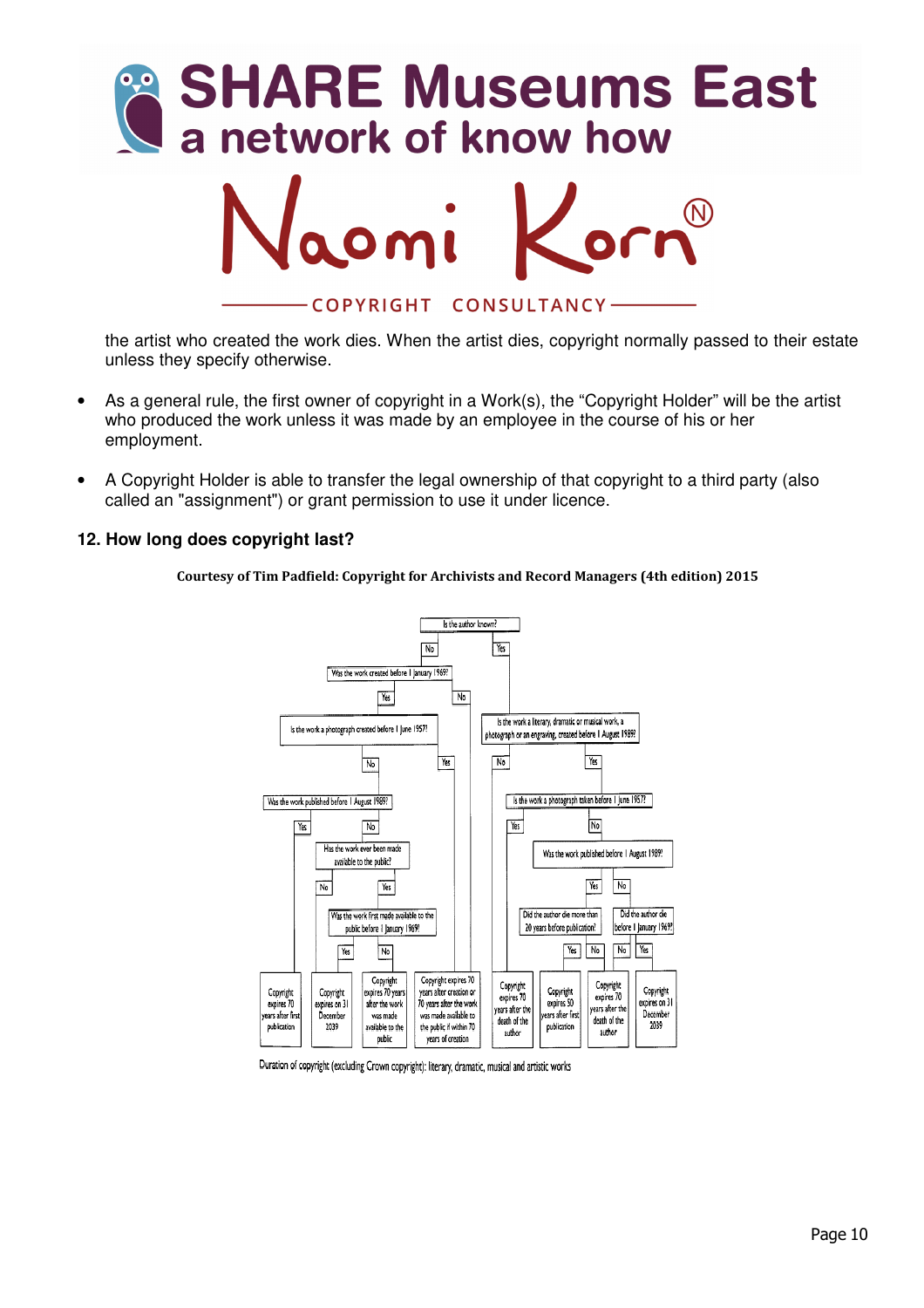



**More Detailed FAQS** 

**1. If items are digitalised via a HLF or other public grant that need to be made available under CC BY NC) – assuming the museum held the copyright for the object that has been digitalised - could the museum still make commercial products using these digitalised images as long as a copy of the digital image is made available under the above terms?** 

Yes, but in accordance with HLF's terms and conditions - you will need to ask their permission to do so (they are unlikely to say no). Also, you have to clear third party rights for their purposes as well.

**2. I know that we discussed that each country has their own copyright laws – if we had works in our collection by an overseas artist / were commissioning work by an overseas artist etc – do we have to research and follow copyright law in their country as well as UK law?** 

The laws vary between countries however the principles are the same. So, the duration of copyright will be based upon where the creator was born or resident. The use of the work will be based on the country where the work is being used - i.e the U.K. So if it is only be used in the UK - the U.K. Exceptions to copyright will apply. Otherwise, you need to get permission.

#### **3. If the copyright is purchased by another institution during the time a work is still in copyright, that time – will the 70 years after artist's death the copyright expires no matter who owns it? Or can copyright be purchased for perpetuity?**

Copyright will nearly always be based on the lifetime of the creator plus 70 years until the end of the calendar year in which they died or 70 years after creation of the author is not known (unless the country where the creator has been born/practising is lifetime plus 50 years). Even if the copyright is created by a company or purchased by someone else, the duration of copyright in the object will not be affected. The only way to start copyright again, will be to create another new work (like an image of an object).

**4. What happens if a company commissions an artistic work and states in the agreement that they are also purchasing copyright – does the artwork stay in copyright for as long as the company in existence, over-riding the x number of years after creator's death rules?** 

See the answer above. So the answer is no.

**5. We would like to produce a map of our local area which shows were all of the pupils at a particular time were living. We would like to do this using an OS Map of the area first published in 1898. We would then commission a designer to highlight and colour the streets and buildings where pupils lived. There would be**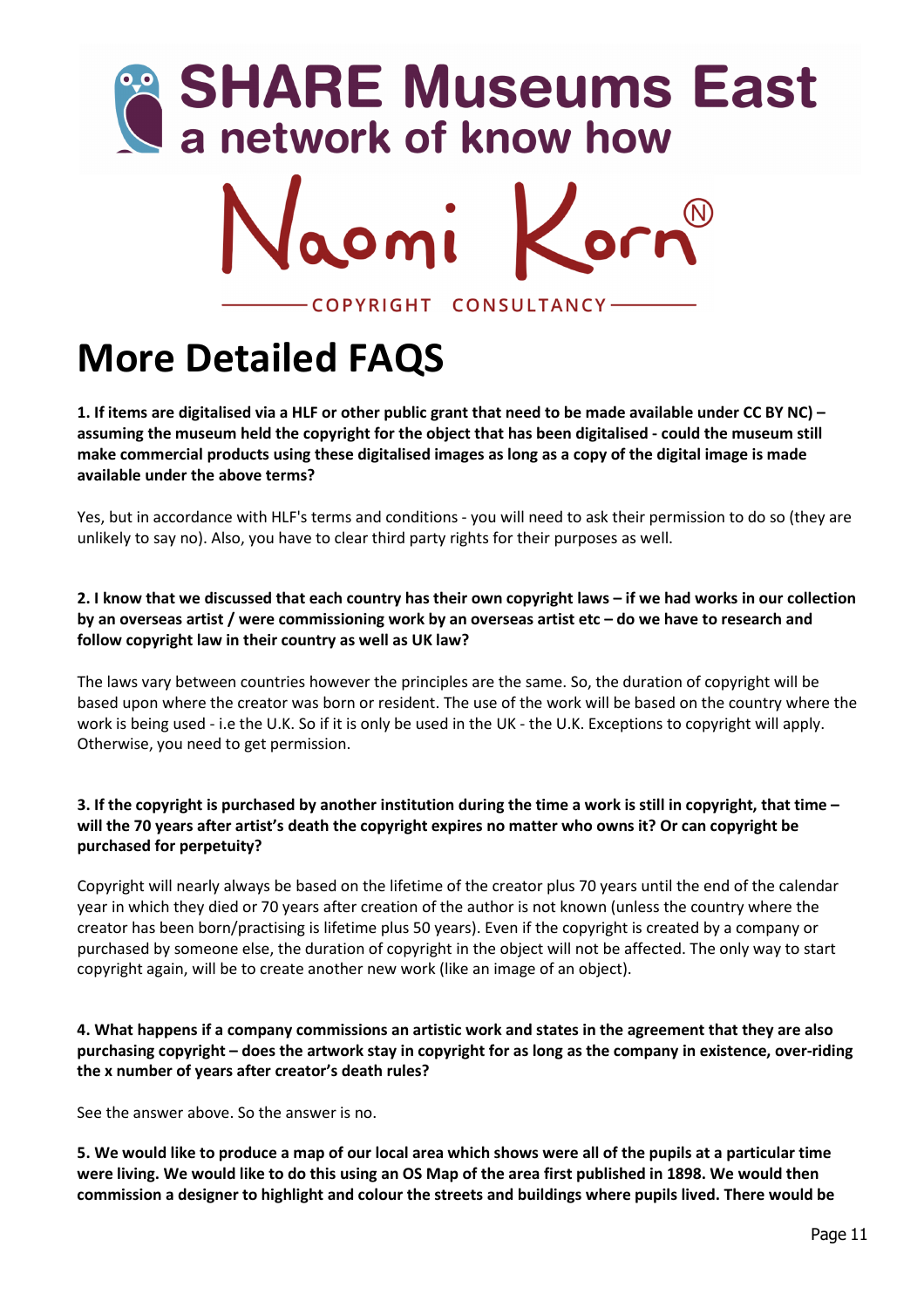



**accompanying text around the map. Is this type of alteration to a map permitted? I understand that OS maps go out of crown copyright 50 years after first publication. Is this correct? Although the map is from 1898 the edition we have been looking at currently was republished in 1990.** 

You are quite correct about the duration of copyright in OS maps. If you use an edition older than 50 years, you can do what you want with it without the need to ask permission. However, if you are using the 1990 version, you must go back to OS and ask permission. Expect a fee and possibly even for them to say no. The copyright in any maps created by OS subsequent to 1 April 2015, will last for lifetime of the creator plus 70 years until the end of the calendar year in which they died. https://www.ordnancesurvey.co.uk/business-andgovernment/licensing/crown-copyright.html

#### **6. I would like to have some sounds playing within our exhibition to create atmosphere such as generic street noises such as a horse and cart. Would you be able to advise about where I can find some, preferably somewhere with reasonable usage fees?**

You should be able to get a load on line. Try http://freesound.org/ and particularly those under a CC Zero licence.

#### **7. Much seems to depend on knowing if/when a photograph was published when trying to work out its copyright duration. Is that always the case?**

I agree about whether it was published or not, but then if you don't know who was the creator, you will be a bit stuck, because then ultimately you don't have anyone to ask for permission! I would not say that the book would have lengthened copyright at all- if anything, if the photographers were unknown, then 70 years after creation would be certainly sensible to discount many from being in copyright, with perhaps careful thought about what you should do about those later than that if you can't locate the author. You might certainly want to try Google Advanced Search and Tin Eye https://tineye.com/ and their reverse image searches to help.

#### **8. Donors of images in our collection have let us have them on the basis of a shared wish to 'save' them – allowing me to scan, restore and then return the original prints on the basis that the resulting electronic image may be used by the Trust for any of its charitable and educational purposes. The have signed a Collections Trust template form and I wondered if that means we can use the images online and for all our other purposes?**

The problem is that whilst many of your donors of the photos may well have legal title to the ownership of the actual photo, which would mean that they comply with the form's legal requirement in that respect, but at the same time, they may not have legal ownership of any associated copyright – which will vest with the creators of the photos or their heirs normally. The problem is that if the donor of the photo was given the photo, it does not mean they took the photo, or even have any direct connection (in terms of being a family member) with the person who did. This ultimately means that even if we get everyone who donates items to you to sign the form you have attached, it won't deal with the extra research and permissions you will need to deal with the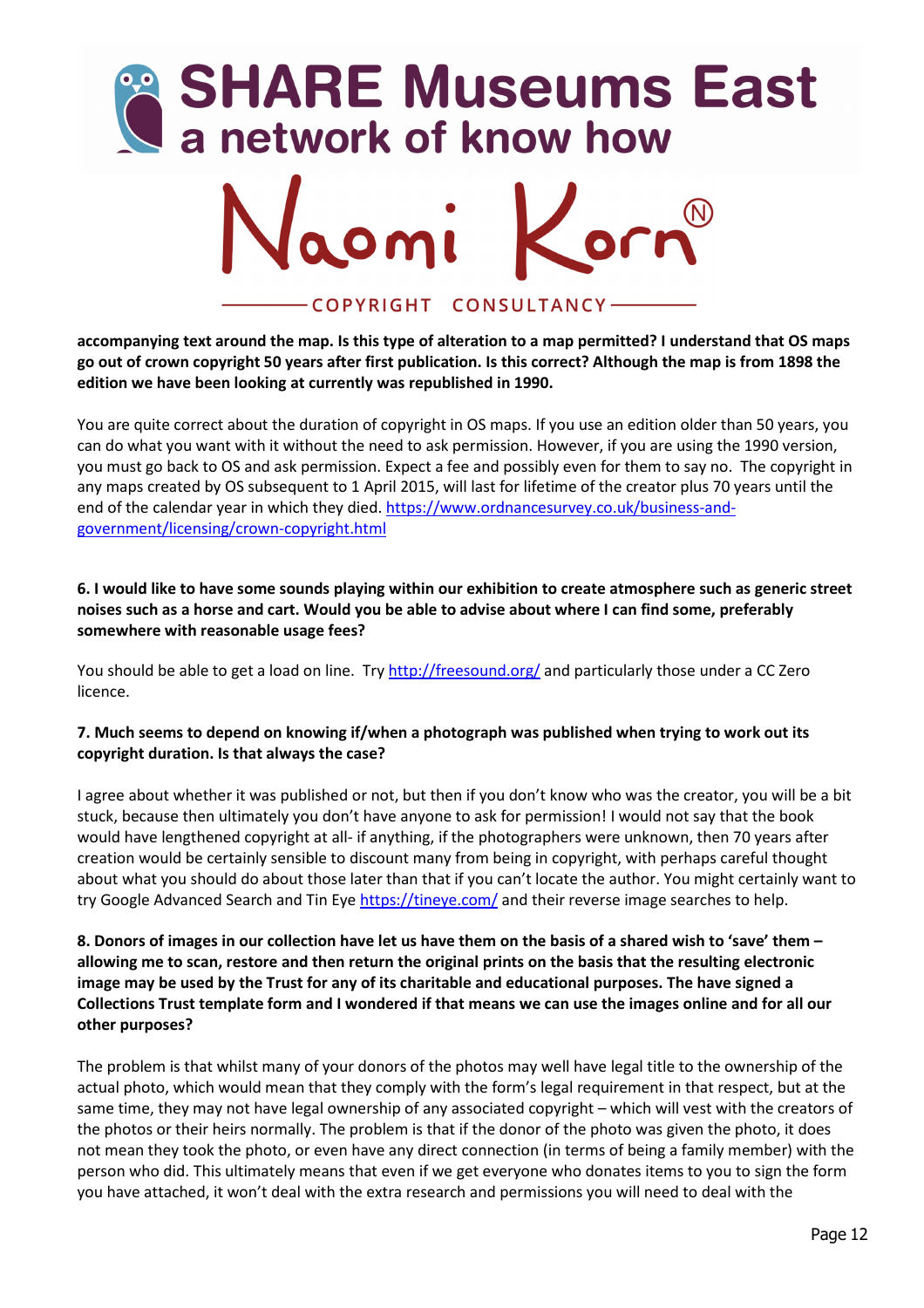



copyright. This means that you will need to seek permissions for online use, and look to using the exceptions to copyright for other uses where possible www.copyrightuser.org

**9. A copyright issue has arisen with regard to our use of the Picasso name in the exhibition title, and the Picasso Administration via DACS (Design and Artists Copyright Society) are quite strict about the use of Picasso name, and assert control over the name 'Picasso' as well as his artwork, and images of Picasso himself. Is this correct?** 

DACS are right for several reasons:

- The name Picasso is extensively trade marked and so this will prevent at least some, if not all your uses
- The terms and conditions of using Picasso images will probably also stipulate that you can't use the name without an image

**10. If we want to play clips of preservation copies of footage or recordings from our AV collections on a screen in a public exhibition, could this be described as a Dedicated Terminal and therefore we wouldn't need to clear use? Does it make a difference if the material is a commercial film? No contract exists with the rights holders – it's a commercial film which the archive has purchased on DVD.** 

I'm afraid not. A dedicated terminal is normally one user at a time. Also, with the dedicated terminal exception, if you have signed a contract with the rights holder which prevents this use, you can't do it. It needs to be formally part of your collection and no terms or conditions on the film itself that would preclude it being shown in public such as those that you might find on the back of the DVD cover etc.

**11. We have been told that displaying just newspaper headlines, with no other written content or images, should not have any copyright implications and does not require clearing. Is that correct? Does it make a difference if we show an image of the headline rather than quoting the words of the headline (ie without the formatting)? Conversely, if we want to reproduce an entire front page, presumably we need the paper's permission?** 

It depends. There have been court cases which have judged that 11 words can be a copyright work. Also the mask heads in many cases will be trademarked, so the context of use would be important. The reproduction of a whole page will require a licence from NLA Media Access, although you may find that you have a licence with them already.

#### **12. If we want to quote part (a reasonable amount – a line or two) of a copyright published article or book in an exhibition, in what circumstances might this/might this not come under the fair dealing: quotation exemption?**

The quotation would not apply in either situation if: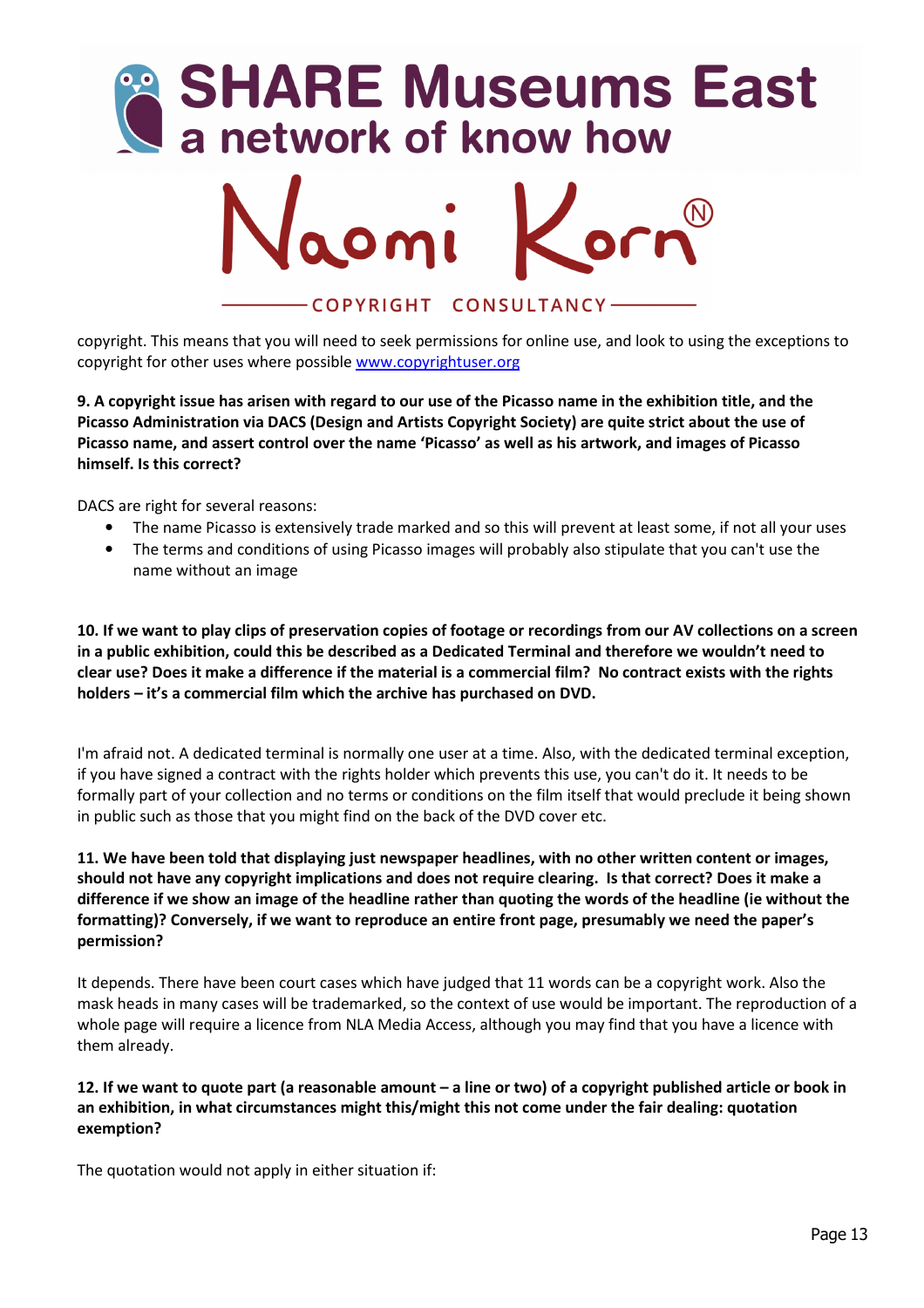



- don't credit

- use more than you need

- don't use the quote within the context of it being used to provide evidence for a point you are making

- use unpublished material

In other words, if you do all these things, it would be ok in both situations

**13. We hold a large number of photographs where the photographer is unidentified. We often get requests from third parties to make use of these. Should these photographs of unknown origin be treated as Orphan Works, as the copyright holder can't be identified/traced? If so, should we direct users to the Orphan Works Licensing Scheme? https://www.gov.uk/guidance/copyright-orphan-works**

If these are by unknown photographers – they are Anon, first and foremost, rather than orphans. As Anon, I would treat the duration as 70 years from creation for a pragmatic way forward - so many of them are likely to be out of copyright. For the ones that are not Anon., yes, the orphan works licensing scheme would be a good approach for your clients. No matter what, they need to take the risk whether they are in copyright or not and whether they can find the rights holders or not. This should be supported by robust terms and conditions in your contracts.

#### **14. Do we need to gain permission from the estate of the person who wrote the letter in order to display it in public – not reproduce it?**

The Intellectual Property Office has clarified that we don't need permission to display original text based works, like letters - so you won't need permission. You would only need permission to reproduce them if a copyright exception does not apply. https://www.gov.uk/government/publications/copyright-notice-public-exhibition-ofcopyright-works

#### **15. If we wish to make a facsimile copy of the original letter for display in an exhibition, so it looks like the original letter (this way we protect the original from light and handling), would we need permission to make a copy?**

You can display the original. You can also digitise the original and put the digital copy on a computer screen without permission. You will need to get permission to display the facsimile!

**16. Our curator there is keen to look at creating some retail products that feature works from the collection and is particularly interested in producing printed items such as postcards and posters of some of the posters**  within their collections. We need to be 100% confident on whether we have the rights to reproduce the posters as retail product lines and wanted to understand what we need to do next?

You are right to sort out the copyright due to the high risk associated with commercial products. I would recommend the use of Tin Eye and Google Advanced Search to help try and trace rights holders and also make sure that a proper business case was put together to avoid commercial loss.